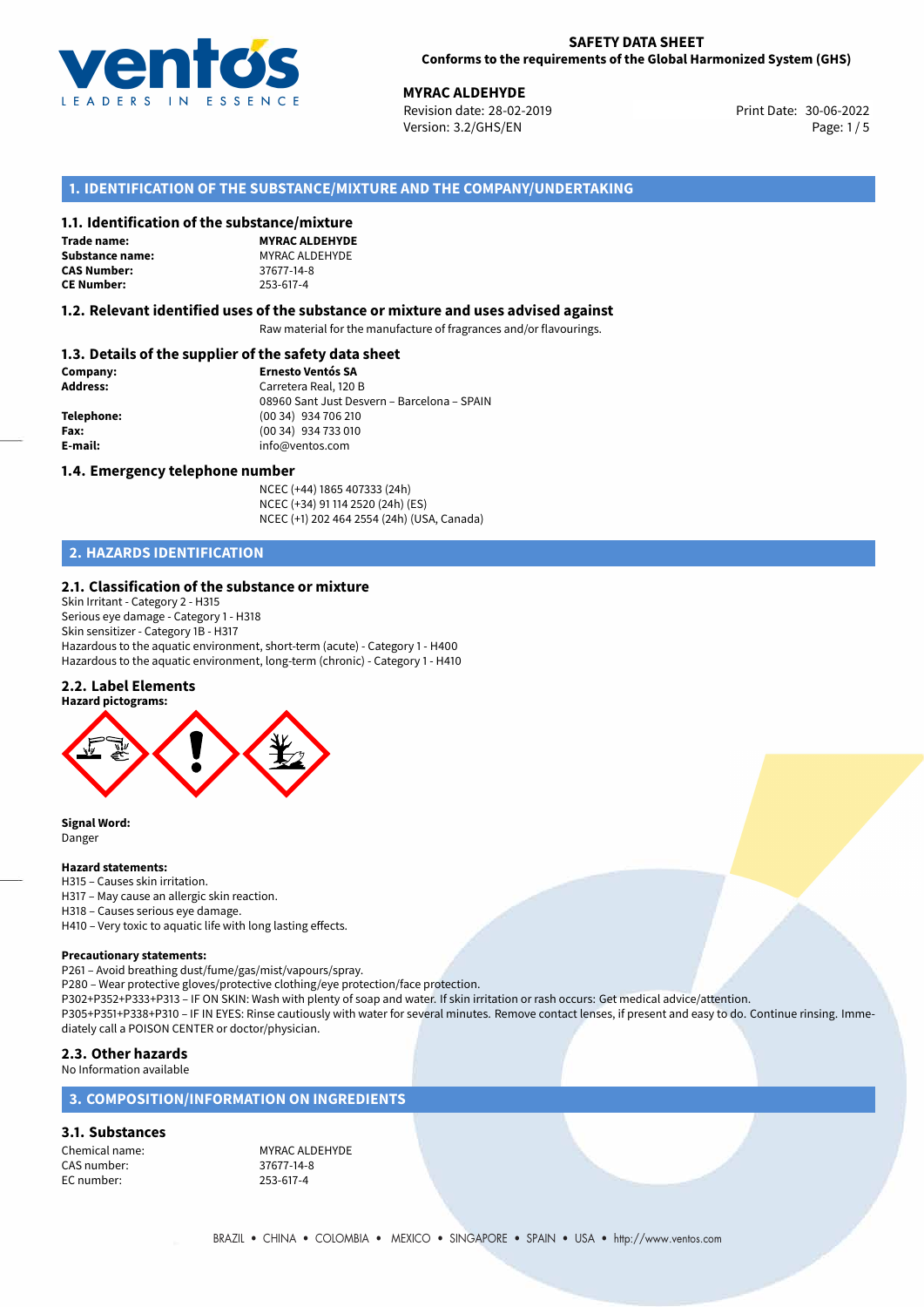

## **SAFETY DATA SHEET Conforms to the requirements of the Global Harmonized System (GHS)**

30-06-2022 **MYRAC ALDEHYDE** Revision date: 28-02-2019 Print Date: Version: 3.2/GHS/EN Page: 2 / 5

## **Hazardous constituents:**

| <b>Chemical Name</b>                         | % (w/w)   | CAS No<br><b>EC No</b>  | <b>Classification according to GHS</b>                                                                                                                                                                                                                                               |
|----------------------------------------------|-----------|-------------------------|--------------------------------------------------------------------------------------------------------------------------------------------------------------------------------------------------------------------------------------------------------------------------------------|
| <b>ISOHEXENYL TETRAHYDRO</b><br>BENZALDEHYDE | $\geq$ 50 | 37677-14-8<br>253-617-4 | Skin Irritant - Category 2 - H315<br>Serious eye damage - Category 1 - H318<br>Skin sensitizer - Category 1B - H317<br>Hazardous to the aquatic environment, short-term (acute) - Category 1 - H400<br>Hazardous to the aquatic environment, long-term (chronic) - Category 1 - H410 |

[See the full text of the hazard statements in section 16.](#page-4-0)

## **3.2. Mixtures**

Not applicable.

# **4. FIRST-AID MEASURES**

## **4.1. Description of necessary first aid measures**

| Ingestion:    | Rinse mouth with water.                                                                                               |
|---------------|-----------------------------------------------------------------------------------------------------------------------|
|               | Obtain medical advice.                                                                                                |
|               | Keep at rest. Do not induce vomiting.                                                                                 |
| Eye contact:  | In case of contact with eyes, rinse immediately with plenty of water for at least 15 minutes and seek medical advice. |
| Inhalation:   | Remove person to fresh air and keep at rest.                                                                          |
|               | Seek immediate medical advice.                                                                                        |
| Skin contact: | Take off immediately all contaminated clothing.                                                                       |
|               | Thoroughly wash affected skin with soap and water.                                                                    |
|               | Seek medical attention if symptoms persist.                                                                           |

## **4.2. Most important symptoms and effects, both acute and delayed**

No information available.

# **4.3. Indication of any immediate medical attention and special treatment needed**

No information available.

# **5. FIRE-FIGHTING MEASURES**

## **5.1. Extinguishing Media**

Water spray, carbon dioxide, dry chemical powder or appropriate foam. For safety reasons do not use full water jet.

## **5.2. Special hazards arising from the substance or mixture**

Known or Anticipated Hazardous Products of Combustion: Emits toxic fumes under fire conditions.

## **5.3. Advice for firefighters**

High temperatures can lead to high pressures inside closed containers. Avoid inhalation of vapors that are created. Use appropriate respiratory protection. Do not allow spillage of fire to be poured into drains or watercourses. Wear self-contained breathing apparatus and protective clothing.

## **6. ACCIDENTAL RELEASE MEASURES**

## **6.1. Personal precautions, protective equipment and emergency procedures**

Evacuate surronding areas. Ensure adequate ventilation. Keep unnecessary and unprotected personnel from entering. Do not breathe vapor/spray. Avoid contact with skin and eyes. Information regarding personal protective measures: see section 8.

## **6.2. Environmental precautions**

To avoid possible contamination of the environment, do not discharge into any drains, surface waters or groundwaters.

## **6.3. Methods and materials for containment and cleaning up**

Cover with an inert, inorganic, non-combustible absorbent material (e.g. dry-lime, sand, soda ash). Place in covered containers using non-sparking tools and transport outdoors. Avoid open flames or sources of ignition (e.g. pilot lights on gas hot water heater). Ventilate area and wash spill site after material pickup is complete.

## **6.4. Reference to other sections**

Information regarding exposure controls, personal protection and disposal considerations can be found in sections 8 and 13.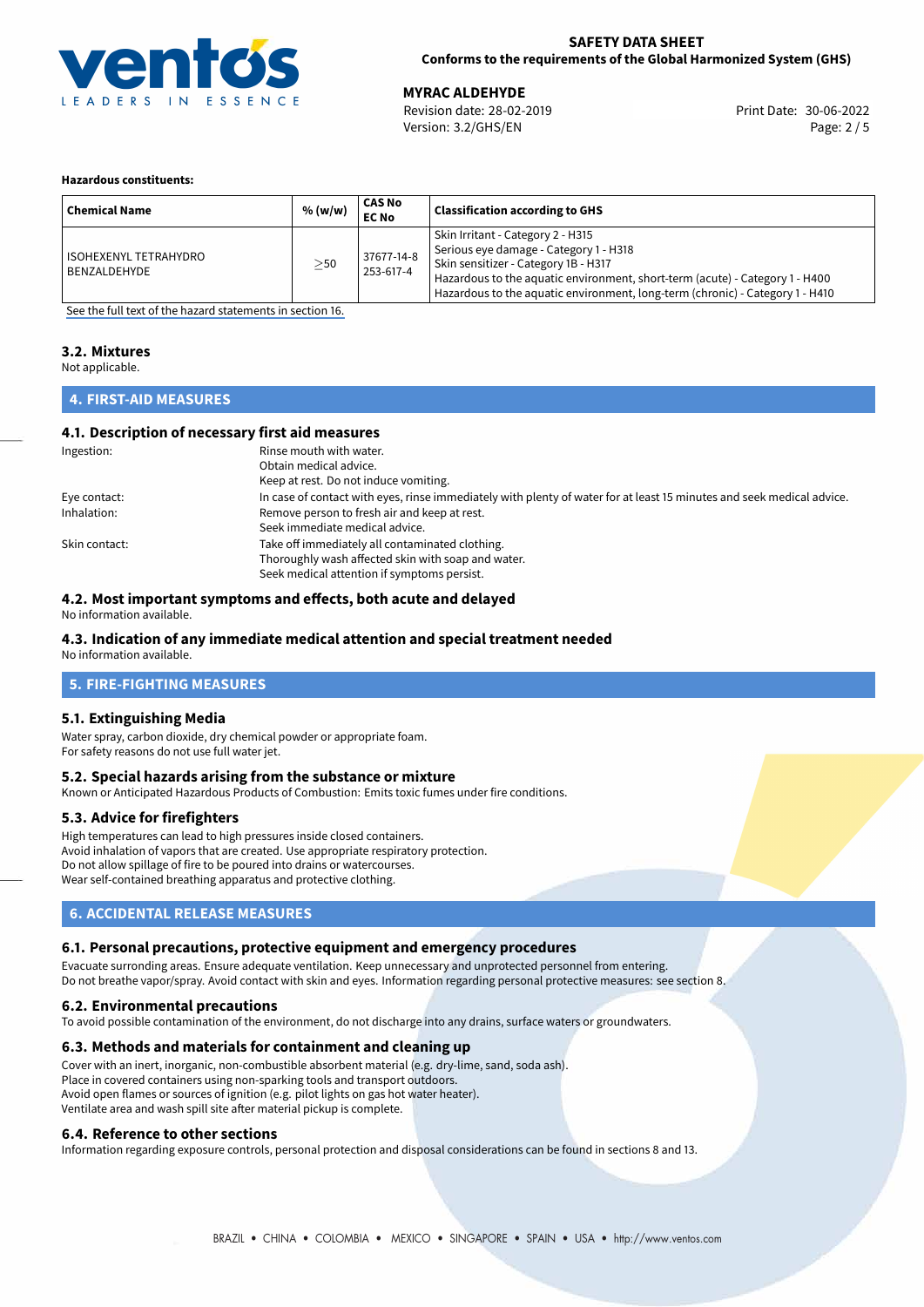

## **SAFETY DATA SHEET Conforms to the requirements of the Global Harmonized System (GHS)**

30-06-2022 **MYRAC ALDEHYDE** Revision date: 28-02-2019 Print Date: Version: 3.2/GHS/EN Page: 3 / 5

# **7. HANDLING AND STORAGE**

## **7.1. Precautions for safe handling**

Do not store or handle this material near food or drinking water. Do not smoke. Avoid contact with the eyes, skin and clothing. Wear protective clothing and use glasses. Observe the rules of safety and hygiene at work. Keep in the original container or an alternative made from a compatible material.

# **7.2. Conditions for safe storage, including any incompatibilities**

Store in tightly closed and preferably full containers in a cool, dry and ventilated area, protected from light. Keep away from sources of ignition (e.g. hot surfaces, sparks, flame and static discharges). Keep away from incompatible materials (see section 10).

## **7.3. Specific end use(s)**

No information available.

## **8. EXPOSURE CONTROLS AND PERSONAL PROTECTION**

# **8.1. Control parameters**

Components with occupational exposure limits: None known.

## **8.2. Exposure controls**

Measures should be taken to prevent materials from being splashed into the body. Provide adequate ventilation, according to the conditions of use. Use a mechanical exhaust if required.

## **8.3. Individual protection measures, such as personal protective equipment**

| Eye/Face protection:             | Chemical safety goggles are recommended. Wash contaminated goggles before reuse.                                                            |
|----------------------------------|---------------------------------------------------------------------------------------------------------------------------------------------|
| Hand Protection:                 | Chemical-resistant gloves are recommended. Wash contaminated gloves before reuse.                                                           |
| Body protection:                 | Personal protective equipment for the body should be selected based on the task being performed and the risks<br>involved.                  |
| Respiratory Protection:          | In case of insufficient ventilation, use suitable respiratory equipment.                                                                    |
| Environmental exposure controls: | Emissions from ventilation or process equipment should be checked to ensure they comply with environmental<br>protection legislation.       |
|                                  | In some cases, filters or engineering modifications to the process equipment will be necessary to reduce emissions to<br>acceptable levels. |
|                                  |                                                                                                                                             |

# **9. PHYSICAL AND CHEMICAL PROPERTIES**

## **9.1. Information on basic physical and chemical properties**

| Appearance:                            | Liguid                              |  |
|----------------------------------------|-------------------------------------|--|
| Colour:                                | Conforms to standard                |  |
| Odour:                                 | Conforms to standard                |  |
| Odour theshold:                        | Not determined                      |  |
| pH:                                    | Not determined                      |  |
| Melting point/freezing point:          | Not determined                      |  |
| Boling point/boiling range:            | CA. 228°C (1 atm)                   |  |
| Flash point:                           | $115^{\circ}$ C                     |  |
| Evaporation rate:                      | Not determined                      |  |
| Flammability:                          | Not determined                      |  |
| Lower flammability/Explosive limit:    | Not determined                      |  |
| Upper flammability/Explosive limit:    | Not determined                      |  |
| Vapour pressure:                       | Not determined                      |  |
| Vapour Density:                        | Not determined                      |  |
| Density:                               | $0,926-0,935$ g/mL (20°C)           |  |
| Relative density:                      | $0,926 - 0,935(20^{\circ}C)$        |  |
| Water solubility:                      | INSOLUBLE IN WATER, SOLUBLE IN OIL. |  |
| Solubility in other solvents:          | <b>SOLUBLE IN ETHANOL</b>           |  |
| Partition coefficient n-octanol/water: | Not determined                      |  |
| Auto-ignition temperature:             | Not determined                      |  |
| Decomposition temperature:             | Not determined                      |  |
| Viscosity, dynamic:                    | Not determined                      |  |
| Viscosity, kinematic:                  | Not determined                      |  |
| Explosive properties:                  | Not determined                      |  |
| Oxidising properties:                  | Not determined                      |  |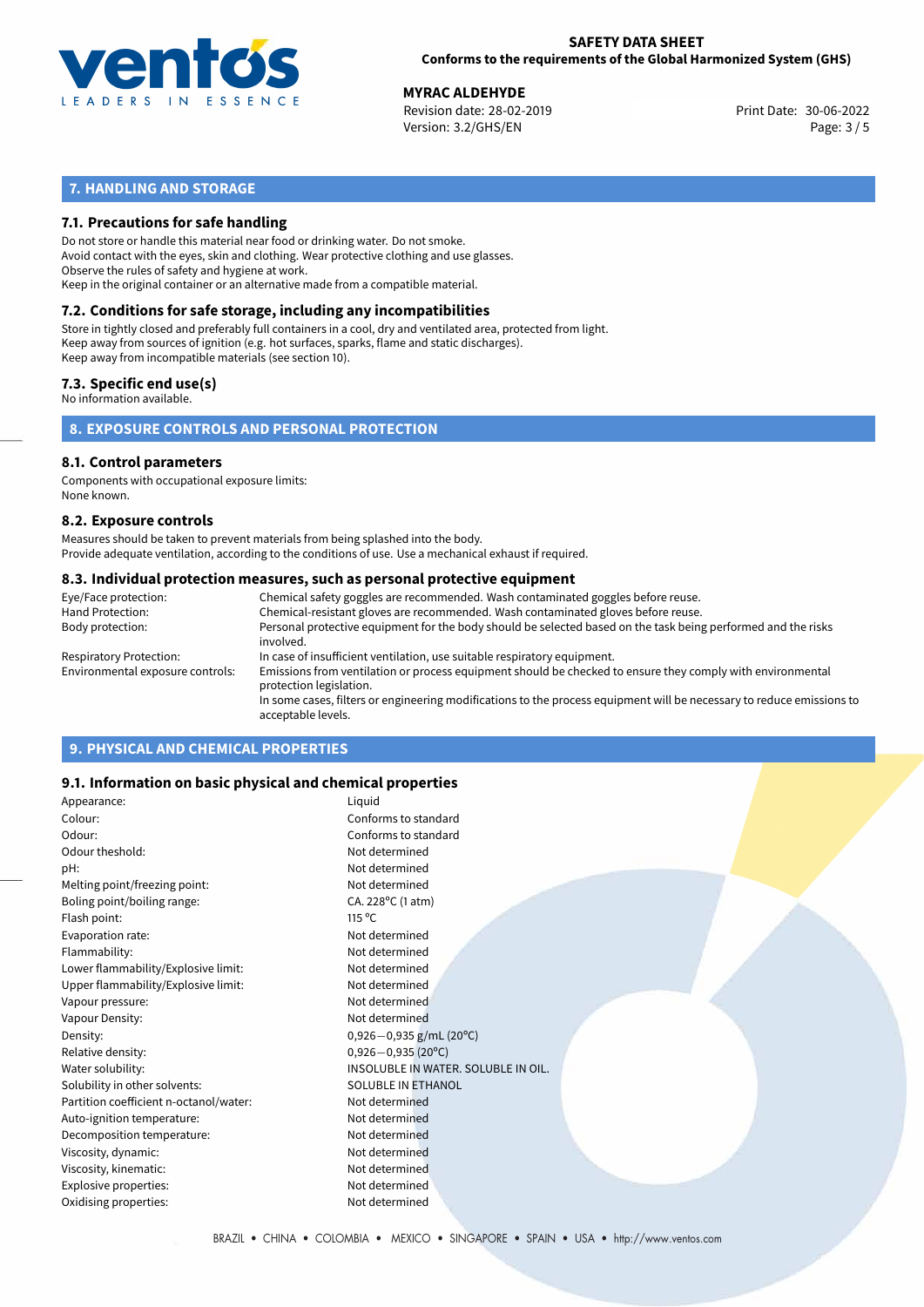

30-06-2022 **MYRAC ALDEHYDE** Revision date: 28-02-2019 Print Date: Version: 3.2/GHS/EN Page: 4 / 5

# **10. STABILITY AND REACTIVITY**

## **10.1. Reactivity**

No hazardous reactions if stored and handled as prescribed/indicated.

## **10.2. Chemical stability**

The product is stable if stored and handled as prescribed/indicated.

## **10.3. Possibility of hazardous reactions**

No hazardous reactions if stored and handled as prescribed/indicated.

## **10.4. Conditions to Avoid**

Conditions to Avoid: Excessive heat, flame or other ignition sources.

## **10.5. Incompatible materials**

Avoid contact with strong acids and bases and oxidizing agents.

## **10.6. Hazardous decomposition products**

During combustion may form carbon monoxide and unidentified organic compounds.

# **11. TOXICOLOGICAL INFORMATION**

| Based on the data available, the criteria for classification are not met. |
|---------------------------------------------------------------------------|
| Causes skin irritation.                                                   |
| Causes serious eye damage.                                                |
| May cause an allergic skin reaction.                                      |
| Based on the data available, the criteria for classification are not met. |
| Based on the data available, the criteria for classification are not met. |
| Based on the data available, the criteria for classification are not met. |
| Based on the data available, the criteria for classification are not met. |
| Based on the data available, the criteria for classification are not met. |
| Based on the data available, the criteria for classification are not met. |
|                                                                           |

# **12. ECOLOGICAL INFORMATION**

## **12.1. Toxicity**

**Assessment:** Very toxic to aquatic life with long lasting effects. **Experimental/calculated data:** No information available.

## **12.2. Degradability**

No information available.

## **12.3. Bioaccumulative potential** No information available.

**12.4. Soil mobility** No information available.

# **12.5. Other adverse effects**

See also sections 6, 7, 13 and 15 Do not allow to get into waste water or waterways.

# **13. DISPOSAL CONSIDERATIONS**

## **13.1. Waste treatment methods**

Dispose of in accordance with national and local environmental regulations.